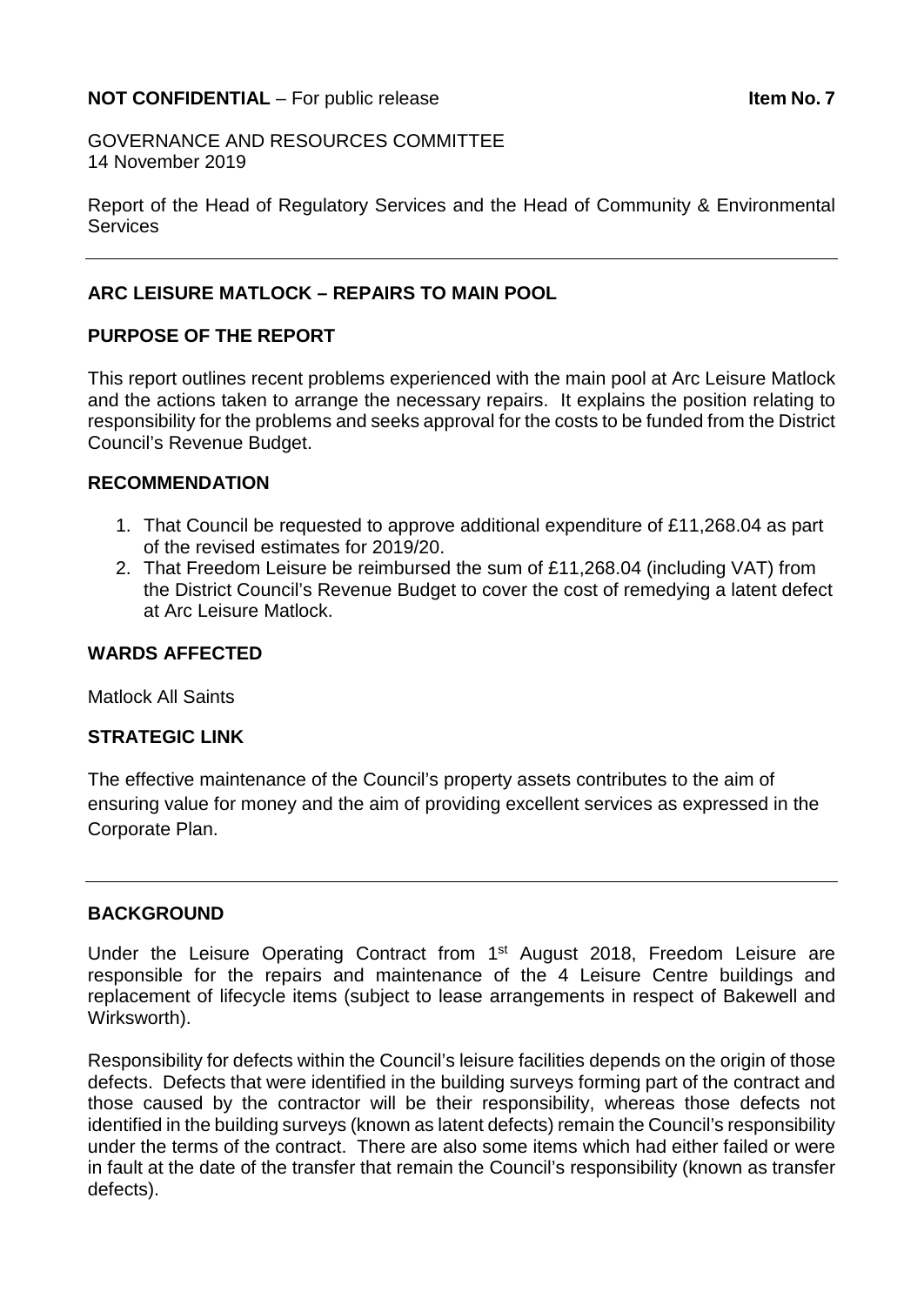# **1 REPORT**

- 1.1 In March 2019 a section of tiling on the base of the main swimming pool at Arc Leisure Matlock in March 2019 failed. Freedom Leisure informed the District Council of this failure and arranged for the necessary remediation and repair work to be undertaken by their contractors. Freedom Leisure now wish to apply for the cost of the repair and remediation from the Council via a variation notice.
- 1.2 This defect was not identified in the building survey that forms part of the contract and neither is it considered to have been caused by the contractor. As such this defect is considered to be a latent defect and therefore the responsibility of the Council.
- 1.3 The total cost of this defect, including remediation measures, repair works and loss of income amounts to £11,268.04, inclusive of VAT. The details of the claim are as follows:

| <b>Description</b>                             | <b>Cost including VAT</b> |
|------------------------------------------------|---------------------------|
| Initial call out 24 March 2019                 | £1,819.64                 |
| Rubber matting – to make safe for continued    | £319.64                   |
| controlled usage                               |                           |
| Rectifying works - completed overnight         | £7,290.00                 |
| Loss of income in relation to swimming gala    | £440.76                   |
| Additional lifeguarding hours to ensure safety | £1,398.00                 |
| <b>Total</b>                                   | £11,268.04                |

- 1.4 A similar issue relating to defective tiling in the training pool at Arc Leisure Matlock was considered by the Committee in June 2016. At this time the centre was still directly operated by the District Council and the concerns then related to whether the defect could be considered to be due to faulty workmanship and whether the costs could be reclaimed from the contractors who had installed the tiling the first instance. Legal advice was obtained which stated that the civil burden of proof to take action was not met. There was no evidence that the defect was due to faulty workmanship and therefore any attempt to take action to recover costs would be high risk and was also likely to be high cost. It was recommended that this advice be reviewed should any similar defect come to light.
- 1.5 This advice has now been reviewed by the Council's Legal Team, who have indicated that this would again be a very costly claim to pursue, with no direct evidence to prove who was liable. Their recommendation is that the Council should not pursue a claim in this case.

# **2 RISK ASSESSMENT**

# 2.1 **Legal**

Legal comments are shown in the body of the report in relation to bringing a claim against the contractors. The failure to carry out relevant repairs could leave the Council liable for damages due to personal injury and thus it is vital that all risk is reduced but repairing and monitoring the tiling in the pools.

# 2.2 **Financial**

 There is no provision for this proposed expenditure in the revenue budget for 2019/20. The sum of £11,268 has been included in the draft revised estimates for